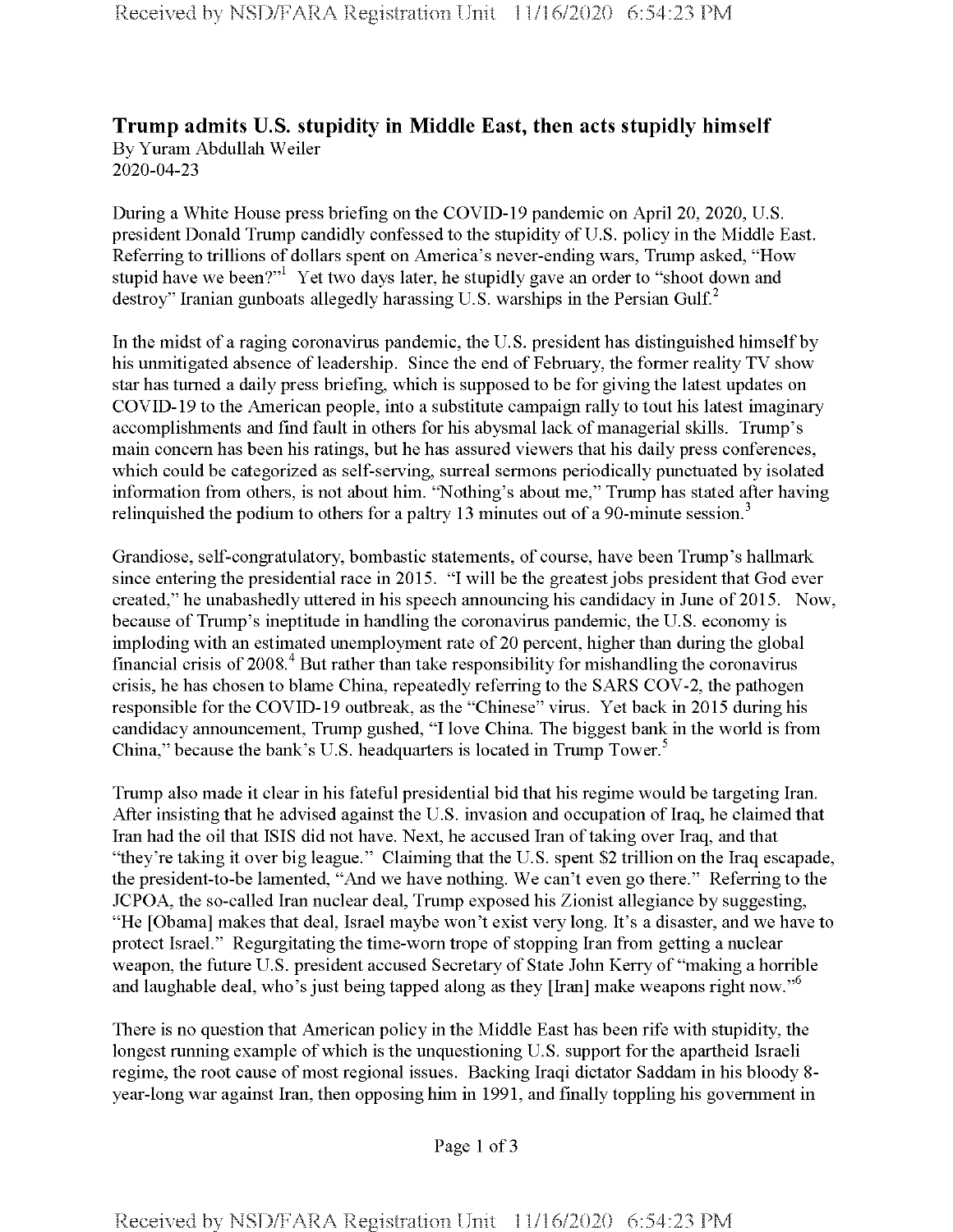2003 is a case study in how not to conduct international relations. Trying to eradicate terrorism from the Middle East after selectively supporting and defunding various extremist organizations is a contradiction in terms that would be transparent to any average college student majoring in international relations. For example, supporting the predecessor of A1 Qaeda in Afghanistan for ten years in its resistance campaign against the former Soviet Union's military occupation, and then declaring war on it as the terrorist organization responsible for the September 11, 2001 attacks on New York's World Trade Center, is sheer geopolitical lunacy.

Continuous support for repressive regimes in the Middle East, such as is the case in Saudi Arabia, Bahrain, Egypt and elsewhere, obviously contradicts the notion that the U.S. is the champion of democracy and human rights. Last year, the mercurial Trump reversed U.S. policy on Libya, deciding to withdraw support for the internationally recognized government in Tripoli and then backing Khalifa Haftar in his violent attempt to overthrow it. A half century ago, the argument was that supporting a U.S.-aligned dictator was better than risking a popular uprising, which could place the country in the Communist camp. Today, with Trump at the helm of the U.S. ship of state, supporting autocratic regimes in the Middle East serves the twofold purposes of suppressing popular Islamic movements, and keeping allies supplied with oil while attempting to bring down Iran by choking off its oil exports.<sup>7</sup>

Certainly supporting the unpopular, autocratic ruler of Iran, Mohammad Reza Pahlavi, over the democratically-elected government of Mohammad Mossadegh was a huge blunder. Likewise, Nixon's decision to assign the Iranian autocrat the role of U.S. security surrogate in the Persian Gulf region, which made the shah responsible for some 60 percent of the world's oil on behalf of Washington, was dangerously dim-witted. While the surrogate strategy in theory also called for Saudi Arabia to share the responsibility for safeguarding the flow of oil to the west, in practice, Riyadh's rulers were incapable of fulfilling their part, without so much as a navy to rely upon at that time. This meant that Washington, in reality, had placed all its bets on the shah,  $\frac{8}{3}$  a profoundly foolish policy, which led to the complete befuddlement of U.S. policymakers following the victory of the Islamic Revolution in 1979.

For the most part, Trump has maintained the Middle East policies of his predecessors, but has executed some boneheaded blunders of his own, the first of which was his unilateral exit from the JCPOA in May 2018.<sup>9</sup> Next was declaring the Islamic Revolutionary Guard Corps a foreign terrorist organization in April 2019,<sup>10</sup> shortly after which Iran's parliament reciprocated by designating all U.S. military forces in the Middle East, in particular CENTCOM, as terrorists, and the U.S. government as a sponsor of terrorism,  $11$  which is indisputably true. But the most foolish mistake, whose consequences have been only temporarily suppressed by the need to confront the coronavirus pandemic, is the terror assassination of Major General Qassem Soleimani, commander of the Quds Force of the Islamic Revolutionary Guard Corps, on January 3 in Baghdad along with Abu Mahdi Al-Muhandis, commander of Iraq's Popular Mobilization Units.<sup>12</sup> While Iran has executed an initial punitive strike against U.S. occupation forces in Iraq, it remains to be seen what further steps may be taken in retaliation for this lawless act.

Despite Trump's lucid lack of capabilities in the field of international relations, he is unquestionably correct in his assertion that America's policies in the Middle East have been stupid. Yet such institutionally ingrained idiocy on Washington's part has received bipartisan

Page 2 of <sup>3</sup>

Received by NSD/FARA Registration Unit 11/16/2020 6:54:23 PM